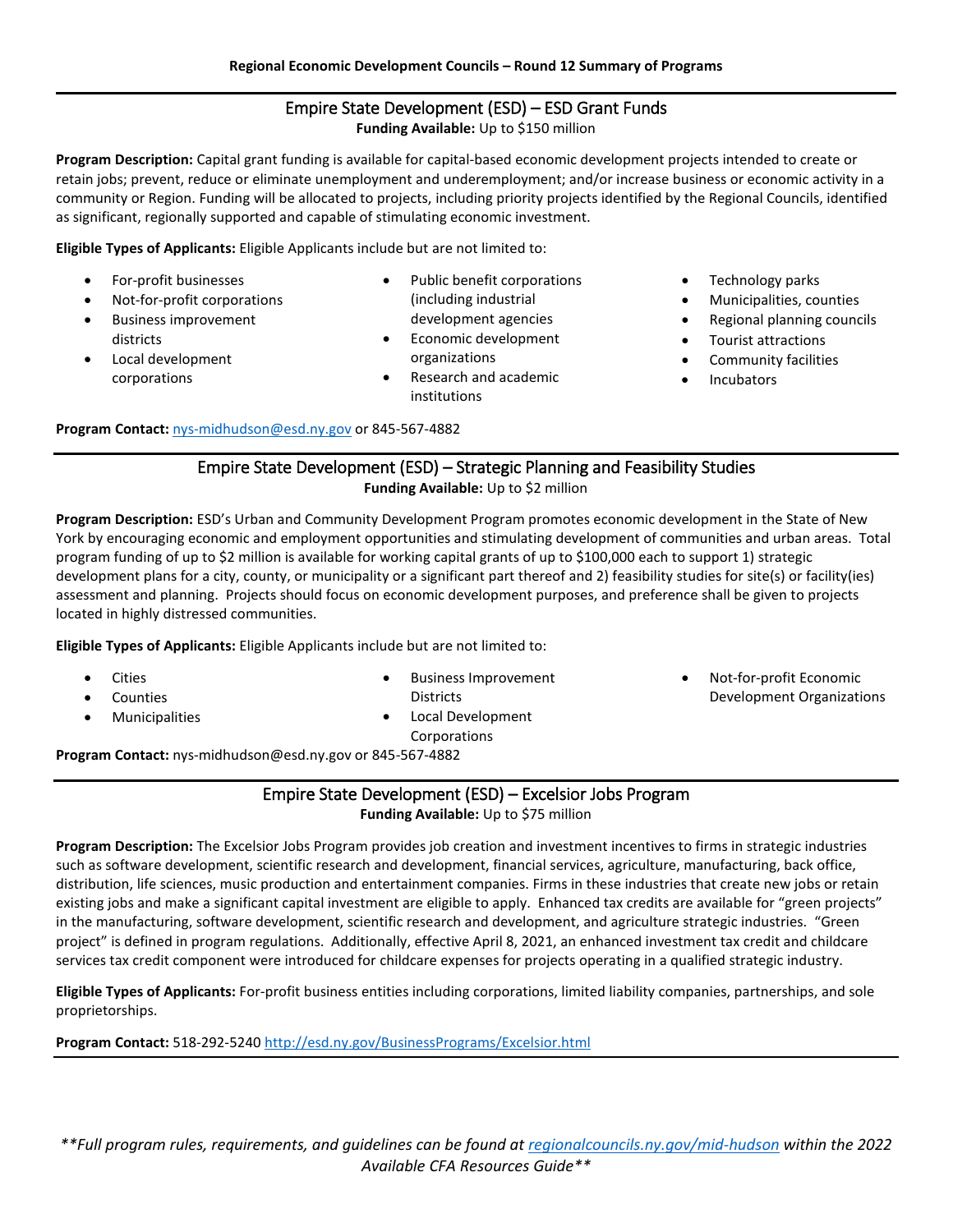# Empire State Development (ESD) – Market New York

**Funding Available:** Up to \$15 million [\$7M tourism marketing funds & \$8M tourism capital funds]

**Program Description:** *Market New York* is a grant program established to strengthen tourism and attract visitors to New York State by promoting destinations, attractions and special events. Funding is available for tourism marketing initiatives, capital/construction projects and the recruitment and/or execution of special events, including meetings, conferences, conventions, festivals, agritourism/craft beverage events, athletic competitions and consumer and industry trade shows.

**Eligible Types of Applicants:** Eligible Applicants include but are not limited to:

- for-profit businesses
- not-for-profit corporations
- tourism promotion agencies
- convention & visitor bureaus
- destination marketing organizations
- tourist attractions / destinations
- business improvement districts
- public benefit corporations (including industrial development agencies)
- local development corporations
- regional planning councils
- economic development organizations
- municipalities, counties
- community facilities

**Program Contact:** RegionalTourism@esd.ny.gov

#### Empire State Development (ESD) – NYS Business Incubators and Hotspots **Funding Available:** Up to \$8.125 million

**Program Description:** The New York State Business Incubator and Innovation Hot Spots Support Program is the process of accelerating the development of entrepreneurial companies through a structured array of business support resources and services targeted to the needs of start-up companies. The business incubator is the entity responsible for organizing and managing these support services.

#### **Eligible Types of Applicants: Eligible Applicants are limited to:**

- New York State based Not-for-profit Organization
- Have operated an incubator for 3 or more years
- Have demonstrated link to regional sources of innovation and expertise
- For a Hot Spot Designation, all the above apply and you must be located in one of the following NYS Economic Development Regions; Mohawk Valley, Capital Region, Mid-Hudson, New York City or Long Island.

**Program Contact:** Jessica Herbert[, Jessica.herbert@esd.ny.gov](mailto:Jessica.herbert@esd.ny.gov)

New York State Homes & Community Renewal (HCR) – Community Development Block Grant (CDBG) Funds **Funding Available:** Up to \$20 million

**Program Description:** The New York State Community Development Block Grant (CDBG) program is a federally funded program administered by New York State Homes and Community Renewal (HCR) that helps counties, cities, towns, and villages with projects that improve communities and benefit residents across New York State. Eligible applicants can apply for grants ranging from \$50,000 (Community Planning) to \$1,750,000 (Joint, Co-funded Water or Sewer). Detail available online, here: <https://hcr.ny.gov/community-development-block-grant>

**Eligible Types of Applicants:** The New York CDBG Program provides community and economic development grants to towns, villages, and cities with a population less than 50,000, and counties with an unincorporated population less than 200,000.

**Program Contact:** Applicants can contact HCR staff at [HCR\\_CFA@hcr.ny.gov](mailto:HCR_CFA@hcr.ny.gov) or 518-474-2057 for assistance.

*\*\*Full program rules, requirements, and guidelines can be found a[t regionalcouncils.ny.gov/mid-hudson](https://regionalcouncils.ny.gov/mid-hudson) within the 2022 Available CFA Resources Guide\*\**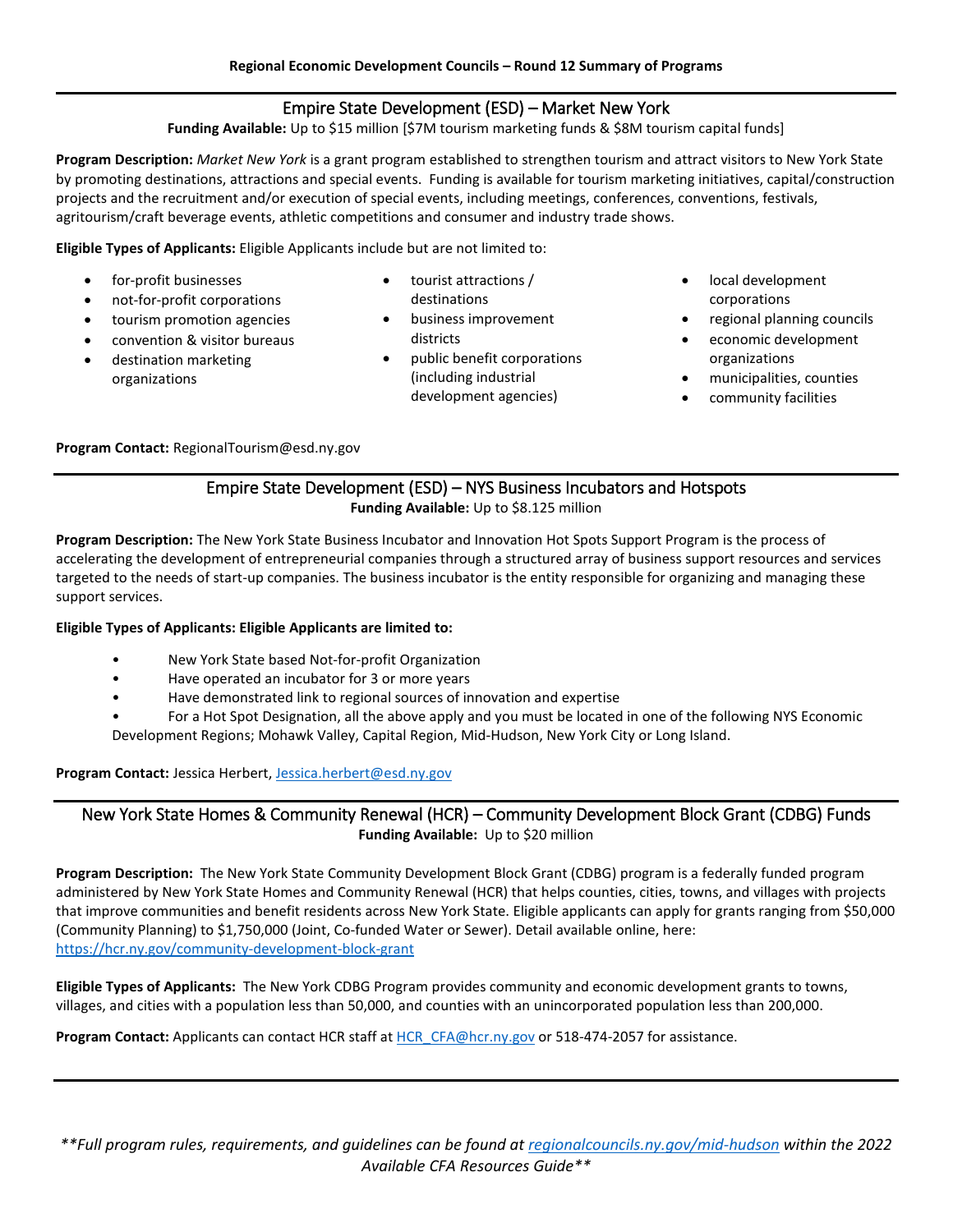# New York State Homes & Community Renewal (HCR) – New York Main Street Program (NYMS) **Funding Available:** Up to \$4.2 million

**Program Description:** NYMS provides resources to invest in projects that provide economic development and housing opportunities in downtown, mixed-use commercial districts. Eligible applicants apply to HCR for matching, reimbursement grants ranging from \$50,000 - \$500,000 to assist downtown property owners with renovation projects or technical assistance projects to support later renovation projects. Details available online, here[: https://hcr.ny.gov/new-york-main-street.](https://hcr.ny.gov/new-york-main-street)

**Eligible Types of Applicants:** Units of local government and not-for-profit organizations.

Program Contact: Questions? Please send an email to **HCR\_CFA@hcr.ny.gov** and your question will be directed to the appropriate program staff.

# New York State Department of Agriculture and Markets (AGM) – New York State Grown & Certified Infrastructure, Technology, Research and Development Grant Program

#### **Funding Available:** Up to \$5.8 million

**Program Description:** Funding is available to administer a grant program that will assist agricultural entities in implementing projects that will invest in critical farm infrastructure, adopt state-of-the-art practices, purchase innovative technology or equipment, or conduct cutting edge research to aid in the development of new products to meet consumer demand marketed under the New York State Grown & Certified program (NYS G&C).

**Eligible Types of Applicants:** Eligible Applicants include but are not limited to:

- Not-for-profit corporations
- Regional development corporations
- Local development corporations
- Public benefit corporations (including industrial development agencies
- Economic development organizations
- Municipalities, counties
- Regional planning councils.

### **Program Contact:** [tim.pezzolesi@agriculture.ny.gov](mailto:tim.pezzolesi@agriculture.ny.gov)

# Office of Parks, Recreation and Historic Preservation (OPRHP) – Environmental Protection Fund (EPF) **Funding Available:** Up to \$20.875 million

**Program Description:** EPF Parks, Preservation and Heritage grant funding is available for the acquisition, planning, development, and improvement of parks, historic properties, and heritage areas located within the physical boundaries of the State of New York. Grants can fund up to 50% of the total eligible project cost; up to 75% if the project is located within a high-poverty area. Grant awards are capped at \$500,000. If the total project cost is greater than \$4,000,000, up to \$750,000 may be requested. To ensure the public benefit from the investment of State funds, properties acquired or developed with grant funds will receive long-term protections, either through parkland alienation law, conservation easements, or public access or preservation covenants recorded against the property deeds.

**Eligible Types of Applicants:** Eligible Applicants are listed below. Applicants must have an ownership interest in the project.

- **Municipalities**
- State Agencies
- Public Benefit Corporations
- Public Authorities
- Not-for-profit Corporations that have tax-exempt status under the IRS code, are current with pertinent federal and state filings, and are pre-qualified in the Grants Gateway (se[e http://www.grantsreform.ny.gov/Grantees\)](http://www.grantsreform.ny.gov/Grantees).

**Program Contact:** Contact Beatrice Gamache, Director, Grants Bureau, [NYSOPRHPGrants@parks.ny.govo](mailto:NYSOPRHPGrants@parks.ny.gov)r (518)-474-0427

*\*\*Full program rules, requirements, and guidelines can be found a[t regionalcouncils.ny.gov/mid-hudson](https://regionalcouncils.ny.gov/mid-hudson) within the 2022 Available CFA Resources Guide\*\**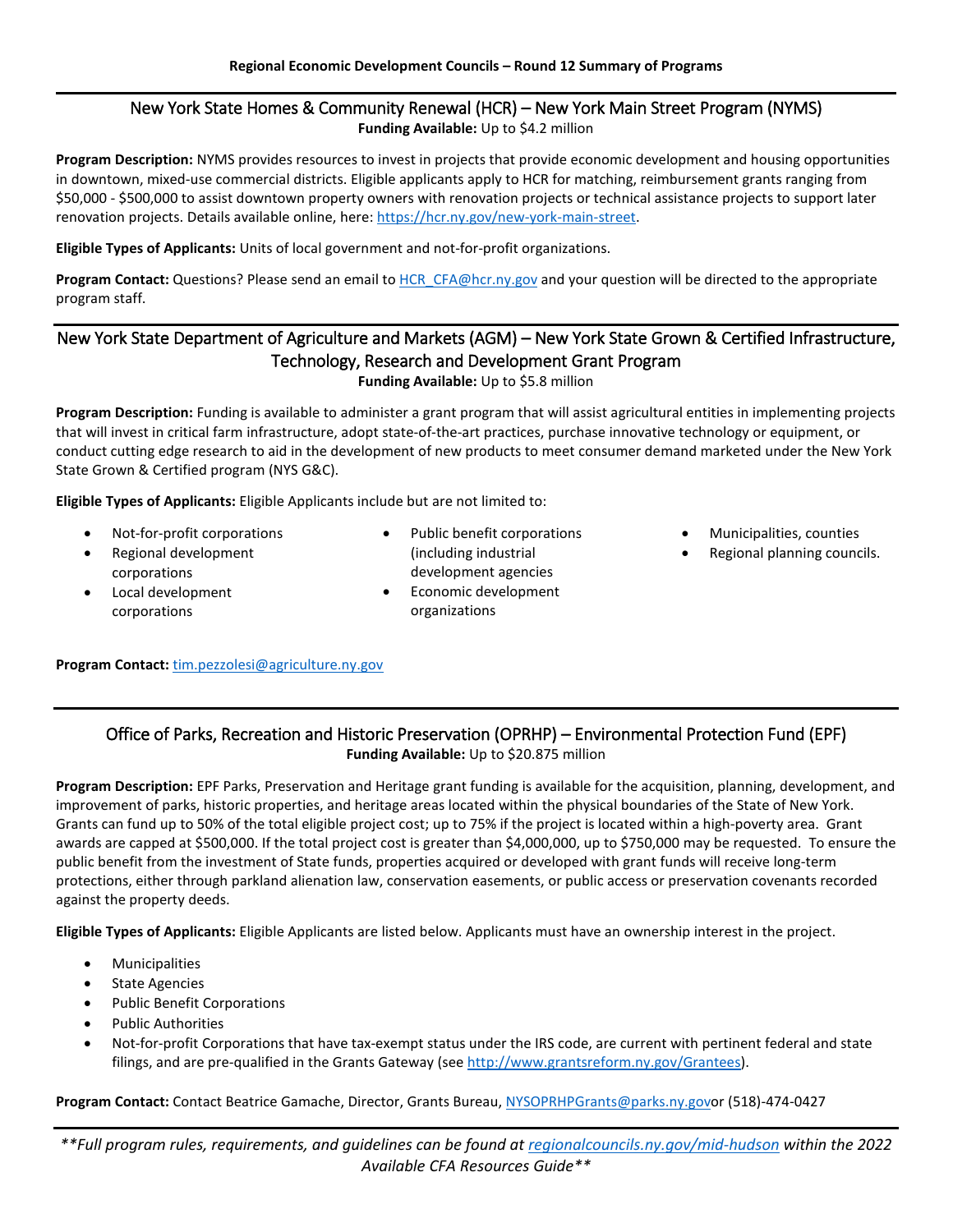# New York Department of State (DOS) – Local Waterfront Revitalization Program **Funding Available:** Up to \$16.3 million

**Program Description:** Matching grants are available on a competitive basis to municipalities to develop and implement Local Waterfront Revitalization Programs (LWRP) and Watershed Management Plans to revitalize communities and waterfronts. The focus of the LWRP is to support community planning efforts to evaluate local resources, develop goals and strategies, and identify ways in which the community can reduce risk to community assets- all to ensure successful and sustainable revitalization.

**Eligible Types of Applicants:** Eligible applicants are villages, towns, or cities and counties which are located along New York's coasts or inland waterways as designated pursuant to Executive Law, Article 42.

**Program Contact:** The LWRP Request for Applications (RFA) which describes all grant program requirements is available on the Department of State's Funding & Bid Opportunities website at [https://dos.ny.gov/funding-bid-opportunities.](https://dos.ny.gov/funding-bid-opportunities) Questions can be submitted by e-mail t[o opd@dos.ny.gov](mailto:opd@dos.ny.gov) with the subject line: "22-LWRP-1 RFA Questions". Questions will be accepted until June 17, 2022, with responses posted on the Department's Funding & Bid Opportunities website by July 8, 2022.

# New York Department of State (DOS) – Brownfield Opportunity Area Program

**Funding Available:** Up to \$4 million

**Program Description:** Grants are available on a competitive basis to eligible applicants for up to 90% of the total cost of the following activities:

- Development of a Brownfield Opportunity Area (BOA) Plan, formerly known as Brownfield Opportunity Area Nomination, which identifies strategies for revitalization of an area affected by known or suspected brownfields that will culminate in a request to the Secretary of State for BOA Designation.
- Predevelopment activities to advance projects within a State-Designated BOA.
- Phase II Environmental Site Assessments within a State-Designated BOA.

An application for funding should only include one type of activity. Eligible applicants wishing to apply for more than one type of activity should submit separate applications, one for each activity type.

**Eligible Types of Applicants:** Eligible applicants include:

- Cities, towns and villages
- **Counties**
- School districts
- Special improvement districts
- Local public authorities
- Public benefit corporations
- Recognized Indian nations or tribes
- Certain 501(c)3 non-profit organizations
- New York City Community Boards

**Program Contact:** The BOA Request for Applications (RFA) which describes all grant program requirements is available on the Department of State's Funding & Bid Opportunities website at [https://dos.ny.gov/funding-bid-opportunities.](https://dos.ny.gov/funding-bid-opportunities) Questions can be submitted by e-mail t[o opd@dos.ny.govw](mailto:opd@dos.ny.gov)ith the subject line: "22-BOA-2 RFA Questions". Questions will be accepted until June 17, 2022, with responses posted on the Department's Funding & Bid Opportunities website by July 8, 2022.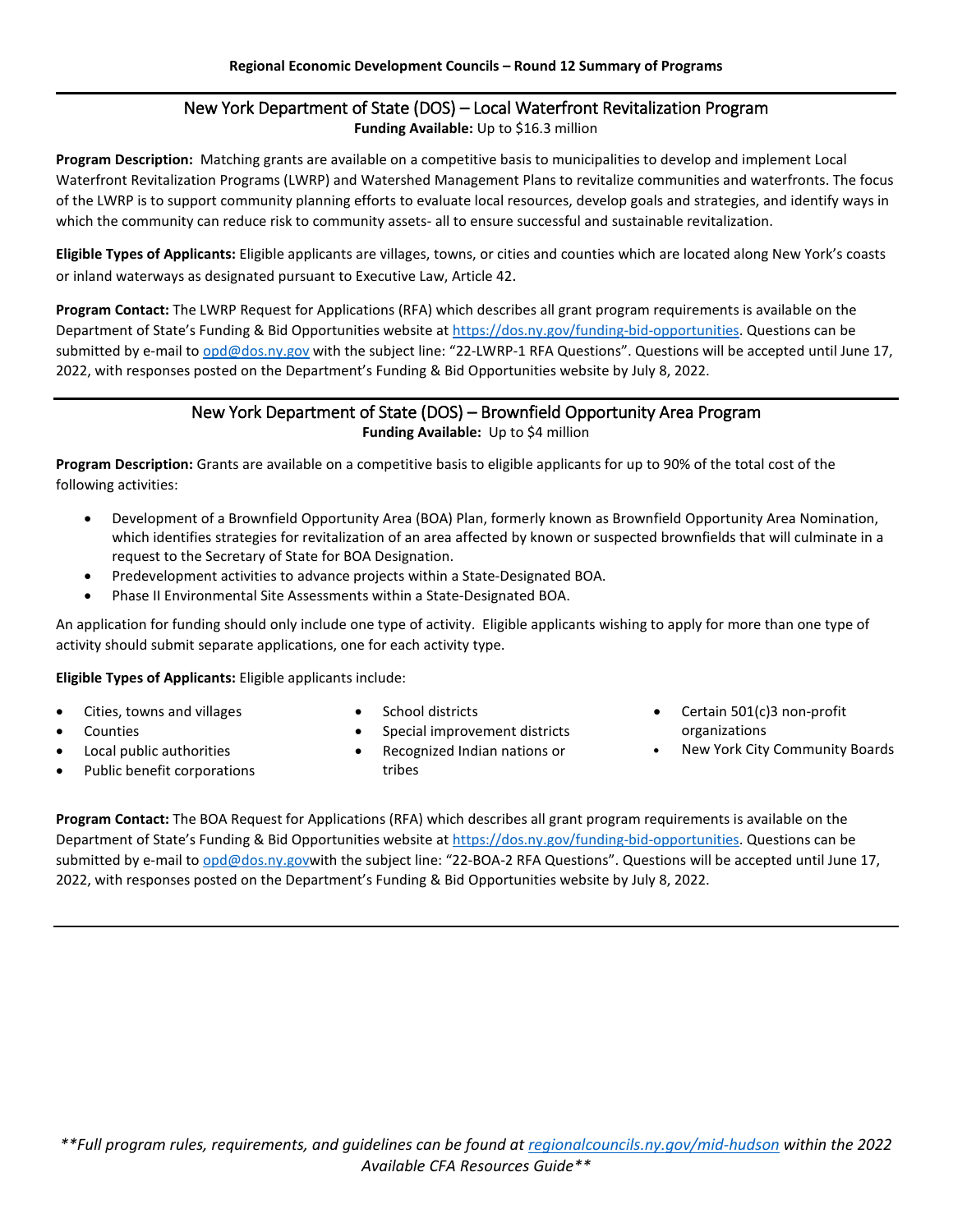#### New York Department of State (DOS) – Local Government Efficiency (LGE) Grant Program **Funding Available:** Up to \$4 million

**Program Description:** Funding is available to local governments to incentivize new actions to reduce the cost of operations and service delivery, thereby limiting growth in property taxes. Project include local government reorganization and service delivery modernization, through shared services, municipal and functional consolidations, and establishment of regional service delivery mechanisms.

**Eligible Types of Applicants:** Eligible applicants include counties, cities, towns, villages, special improvement districts, fire districts, public libraries, association libraries, public library systems (if they advance a joint application on behalf of member libraries), water authorities, sewer authorities, regional planning and development boards, school districts, and Boards of Cooperative Educational Services (BOCES).

**Program Contact:** [lgeprogram@dos.ny.gov,](mailto:lgeprogram@dos.ny.gov) 518-473-3355

# New York Department of State (DOS) Office of Planning Development, and Community Infrastructure (OPDCI) – Environmental Protection Fund Smart Growth Comprehensive Planning Grant **Funding Available:** Up to \$2 million

(with a maximum award of \$100,000 for most categories, or \$200,000 for combined area planning/area zoning project)

**Program Description:** Financial assistance grants are available on a competitive basis to municipalities to develop or update comprehensive plans, area plans (such as Transit Oriented Development plan) or zoning ordinances that incorporate smart growth principles including promoting efficient and sustainable land development and redevelopment patterns that optimize prior infrastructure investments. These planning efforts should reflect a community goals and aspirations for its own future, and address a wide range of planning issues including, but not limited to, appropriate physical development, economic development, transportation patterns, natural and built resource inventories, and population trends, while setting a course for clean and affordable energy, efficient use of land, protection of agricultural working lands and forests and overall healthy communities.

**Eligible Types of Applicants:** Eligible applicants are villages, towns and cities; as well as counties, regional planning entities or notfor-profits applying on behalf of a village, town, or city.

**Program Contact:** The SGCP Request for Applications (RFA) which describes all grant program requirements is available on the Department of State's Funding & Bid Opportunities website at [https://dos.ny.gov/funding-bid-opportunities.](https://dos.ny.gov/funding-bid-opportunities) Questions can be submitted by e-mail t[o opd@dos.ny.govw](mailto:opd@dos.ny.gov)ith the subject line: "22-OPDSG-3 RFA Questions". Questions will be accepted until June 17, 2022, with responses posted on the Department's Funding & Bid Opportunities website by July 8, 2022**.**

## NYS Canal Corporation **Funding Available:** Up to \$1 Million

**Program Description:** The Canalway Grant Program is administered by the NYS Canal Corporation, a subsidiary of the New York Power Authority (NYPA). The Canalway Grant Program distributes up to \$1.0 million in competitive grants available to eligible municipalities, and 501(c)(3) non-profit organizations along the New York State Canal System for canal related capital projects. The minimum grant request amount is \$25,000. The maximum grant request is \$150,000.

**Eligible Types of Applicants:** Eligible municipalities, and 501(c)(3) non-profit organizations along the New York State Canal System.

**Program Contact:** Andy Marzo, Program Manager, New York Power Authority at [Andrew.Marzo@NYPA.Gov](mailto:Andrew.Marzo@NYPA.Gov)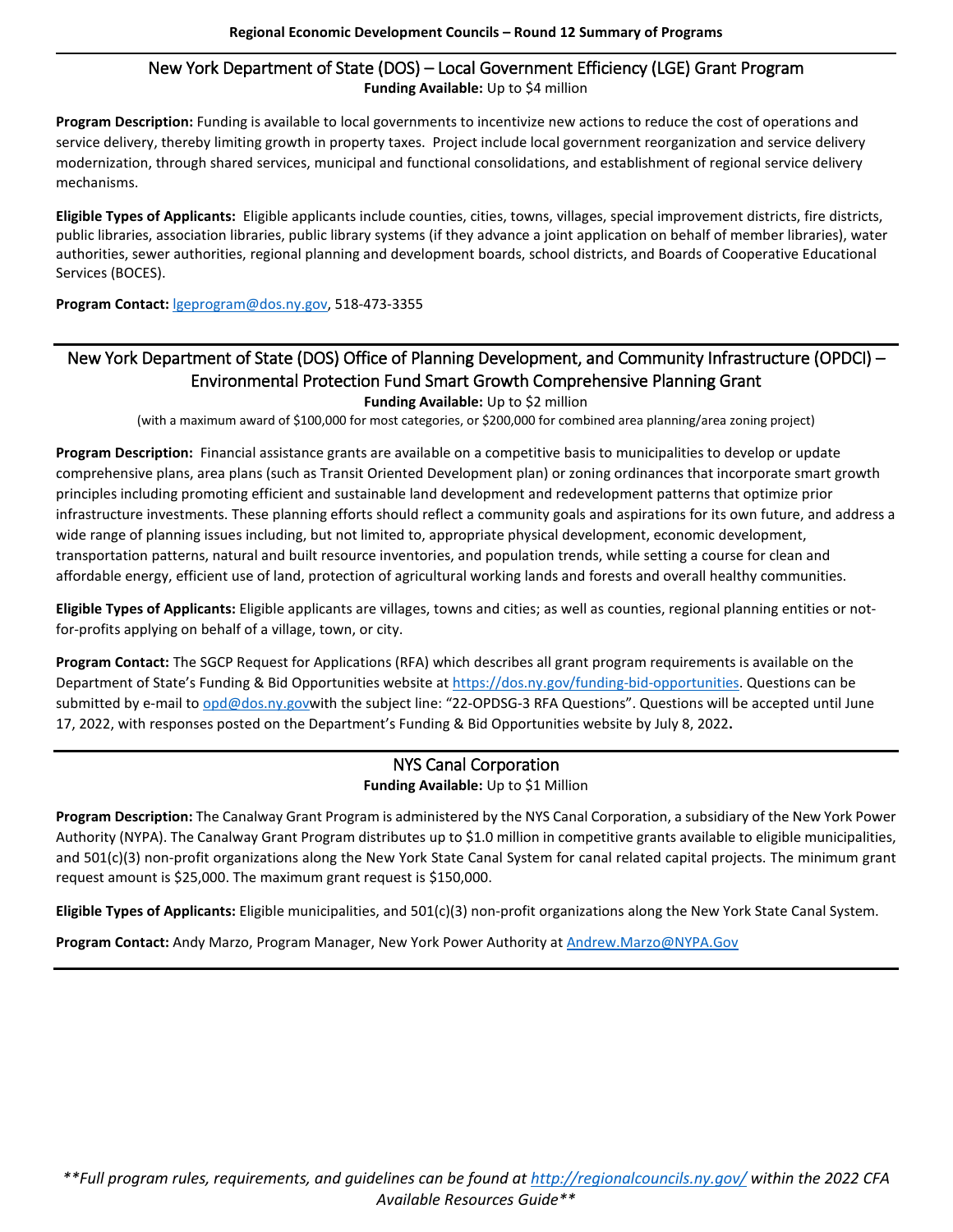#### New York State Energy Research and Development Authority (NYSERDA) – Energy Efficiency Programs **Funding Available:** Up to \$2 million

**Program Description:** Two distinct energy programs provide technical and financial assistance to support energy efficiency decisions. The Flexible Technical Assistance Program provides objective and customized engineering analysis to help customers make informed energy decisions. The New Construction – Commercial Program offers technical support and financial incentives to Applicants and their design teams to identify and install energy efficiency, electrification, and carbon reduction opportunities to achieve Carbon Neutral Ready levels of performance in non-residential and mixed-use new construction, adaptive reuse, change of use and substantial renovations to existing buildings.

**Eligible Types of Applicants:** Eligible Applicants include but are not limited to:

- Commercial Facilities
- Industrial Facilities
- Public and Private P-12 schools
- Not-for-profit Corporations
- Colleges
- **Universities**
- Healthcare Facilities
- Agricultural Facilities
- Municipalities (Local Government)
- State Agencies & Government

#### **Program Contact:**

*FlexTech:* [flextech@nyserda.ny.gov](mailto:flextech@nyserda.ny.gov)  *NCP-Commercial:* Michelle Fiano (518) 862-1090, Ext: 3254

# New York State Energy Research and Development Authority (NYSERDA) - Carbon Neutral Economic Development Program

#### **Funding Available:** Up to \$10 million

**Program Description:** The purpose of this program is to support the planning, design and installation of economic development projects to operate at carbon neutral or net zero energy performance, or to achieve significant greenhouse gas emissions or greenhouse gas equivalent emissions reductions. The program is designed to target projects that align with the Region's or the State's Economic Development and Energy Priorities and offers the customer phased incentive payments. The Carbon Neutral Community Economic Development program is offered as a competitive program for exemplary, highly replicable, and resilient carbon neutral, net zero energy, or highly impactful emissions reduction projects. Carbon Neutral Community Economic Development program supports projects in three categories for facility-level or community-level carbon neutral or net zero energy performance, or for large commercial, institutional, or industrial sites to significantly reduce emissions.

**Eligible Types of Applicants:** Commercial Facilities, Food Processing Facilities, Restaurants, Wineries, Breweries, Distilleries, Public and Private K-12 schools, Colleges and Universities, Healthcare Facilities, Agricultural Facilities, Municipalities (Local Government), State Agencies & Other State Government, Not-for-profit Corporations, Private Developers, Mixed Use, Warehouse and Distribution Facilities.

**Program Contact:** Lori Borowiak, LoriNC@nyserda.ny.gov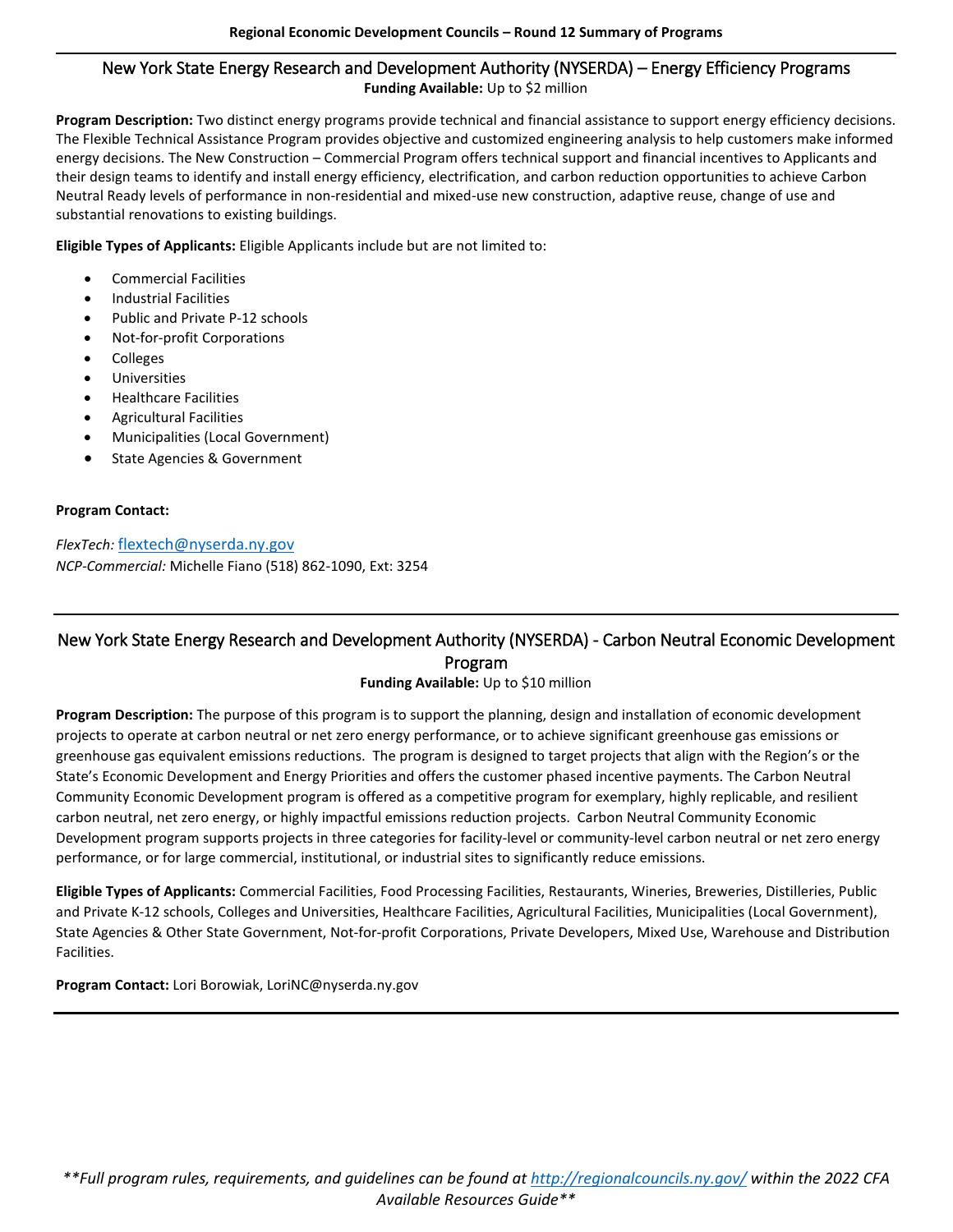# New York State Energy Research and Development Authority (NYSERDA) – Commercial and Industrial Carbon Challenge

#### **Funding Available:** Up to \$15 million

**Program Description:** The Commercial and Industrial Carbon Challenge program provides grant funding between \$500k and 5 million to fund single projects or project portfolios that reduce carbon emissions for large commercial and industrial customers. Projects can include energy efficiency or process efficiency measures, on-site generation, beneficial electrification, carbon capture, or other proven efficiency or renewable energy technologies. Applications will be evaluated in two categories: Category A will focus on beneficial electrification, carbon capture, utilization and storage, process emission reduction, and low-carbon fuel projects and Category B will focus on more traditional measures. Applicants are required to commit to a carbon savings goal and provide detail on projects that can achieve that goal. Applications are primarily evaluated on their overall carbon savings goal and their project plans.

**Eligible Types of Applicants:** Any commercial or industrial entity that meets the program's requirements:

Average monthly peak electric demand of 3 MW or greater. This is calculated by averaging the monthly peak demand over the 12 month period preceding the submission of the application. This demand requirement can be met by a single applicant site or by aggregating the demand of multiple applicant sites across New York State.

Applicant pays the electric System Benefits Charge (SBC).

Commercial and Industrial entities include, but are not limited to:

- Colleges and Universities
- Food and Beverage Processing
- Health Care Facilities
- **Manufacturing**
- Mining and Extraction
- Municipal Facilities
- Not-For-Profit and Private Institutions
- Office Buildings
- Public and Private K-12 **Schools**
- **Retail**
- State and Local Governments
- Warehouse and Distribution Facilities
- Wastewater Treatment Plants

**Program Contact:** Sean Mulderrig, Senior Project Manager, NYSERDA[, sean.mulderrig@nyserda.ny.gov](mailto:sean.mulderrig@nyserda.ny.gov) 

#### New York Power Authority (NYPA) – ReCharge New York Power Program **Funding Available:** Up to 17.9 Megawatts

**Program Description:** ReCharge New York (RNY) is a statewide economic development power program designed to retain or create jobs through allocations of lower cost electricity to businesses and Not-for-Profit Corporations. There is also power available to be allocated to businesses that plan to expand operations in the state or are looking to relocate to New York State. For more information visit www.nypa.gov/recharge.

**Eligible Types of Applicants:** Businesses and Not-for-Profit Corporations are eligible to apply. The program is not available to sports venues, retail businesses, gaming or entertainment related establishments, and places of overnight accommodations.

Program Contact[: PoweringBusiness@nypa.gov](mailto:PoweringBusiness@nypa.gov)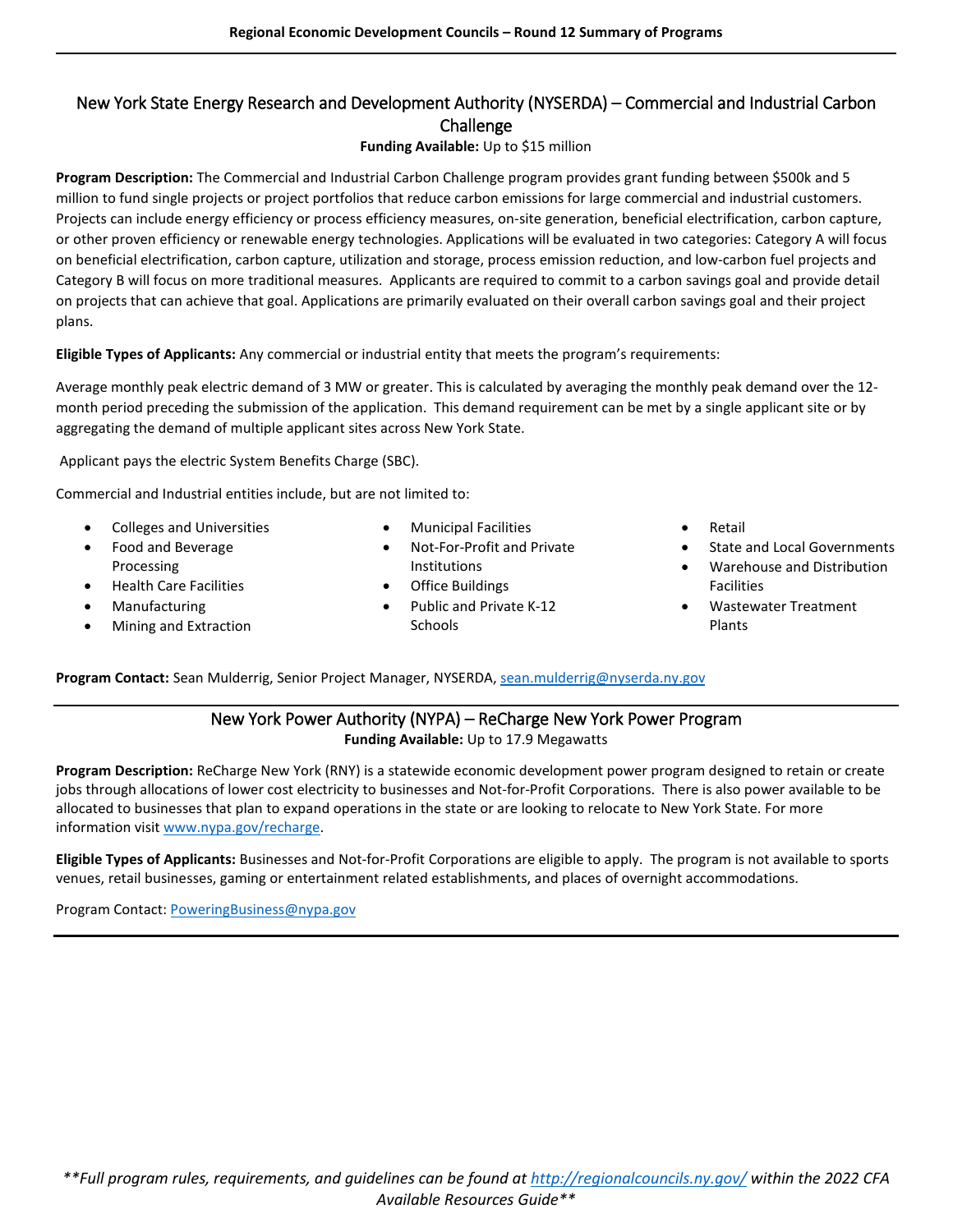### New York State Department of Environmental Conservation – Climate Smart Communities (CSC) Grants **Funding Available:** Up to \$14 million

**Program Description:** The CSC grant program provides funding for municipalities to perform inventories, assessments, and planning projects that advance their ability to address climate change at the local level and become certified Climate Smart Communities. The program also supports mitigation implementation projects that reduce greenhouse gas emissions (transportation, refrigerants, food waste, etc.) and adaptation implementation projects (cooling centers, flood plain restoration, emergency preparedness, etc.) that directly address climate change threats or alleviate hazards in the community exacerbated by climate changes.

#### **Eligible Types of Applicants:** Eligible Applicants are: County, City, Town, and Village within the State of New York

*Political subdivisions such as municipal corporations, school districts, district corporations, boards of cooperative educational services, fire districts, public benefit corporations, industrial development authorities, and similar organizations are not eligible to apply to the CSC grant program. However, these political subdivisions may partner with a municipality to complete a CSC project. In this case, the municipality must act as the lead applicant and submit the application, enter into contract with the state, own all infrastructure or project components funded by the CSC program, receive reimbursement of grant funds, submit all deliverables, and complete all reporting requirements. Formal, fully executed partnership agreements between all parties is required as part of the grant contract.* 

**Program Contact:** Myra Fedyniak[, cscgrants@dec.ny.gov,](mailto:cscgrants@dec.ny.gov) 518-402-8444

# New York State Department of Environmental Conservation – Water Quality Improvement Project (WQIP) Program

**Funding Available:** Up to \$75 million

**Program Description:** WQIP is a competitive, statewide reimbursement grant program to implement projects that directly improve water quality or aquatic habitat or protect a drinking water source. Project types include: Wastewater Treatment Improvement, Non-agricultural Nonpoint Source Abatement and Control, Land Acquisition for Source Water Protection, Salt Storage, Aquatic Connectivity Restoration, and Marine District Habitat Restoration.

**Eligible Types of Applicants:** Municipalities (as defined in the Program Overview) and Soil and Water Conservation Districts are eligible for all project types unless otherwise noted. Not-for-Profits are eligible for Aquatic Connectivity Restoration Land Acquisition for Source Water Protection, and Marine District Habitat Restoration only.

**Program Contact:** user.water@dec.ny.gov; 518-402-8179

# New York State Department of Environmental Conservation – Non-Agricultural Nonpoint Source Planning and MS4 Mapping Grant

**Funding Available:** Up to \$3 million

**Program Description**: Grants of up to \$30,000 are available to produce planning reports for non-agricultural nonpoint source water quality improvement projects. Grants of up to \$75,000 are available for comprehensive stream corridor studies. Grants up to \$400,000 are available for Municipal Separate Storm Sewer System (MS4) mapping. The program aims to prepare nonpoint source projects for construction and application for implementation funding, and encourages and supports cooperation among regulated MS4s to complete mapping of their stormwater system.

**Eligible Types of Applicants:** Municipalities (as defined in the Program Overview) and Soil and Water Conservation Districts are eligible for all project types unless otherwise noted. Regulated Municipal MS4 Operators are eligible for MS4 System Mapping.

**Program Contact:** user.water@dec.ny.gov; 518-402-8179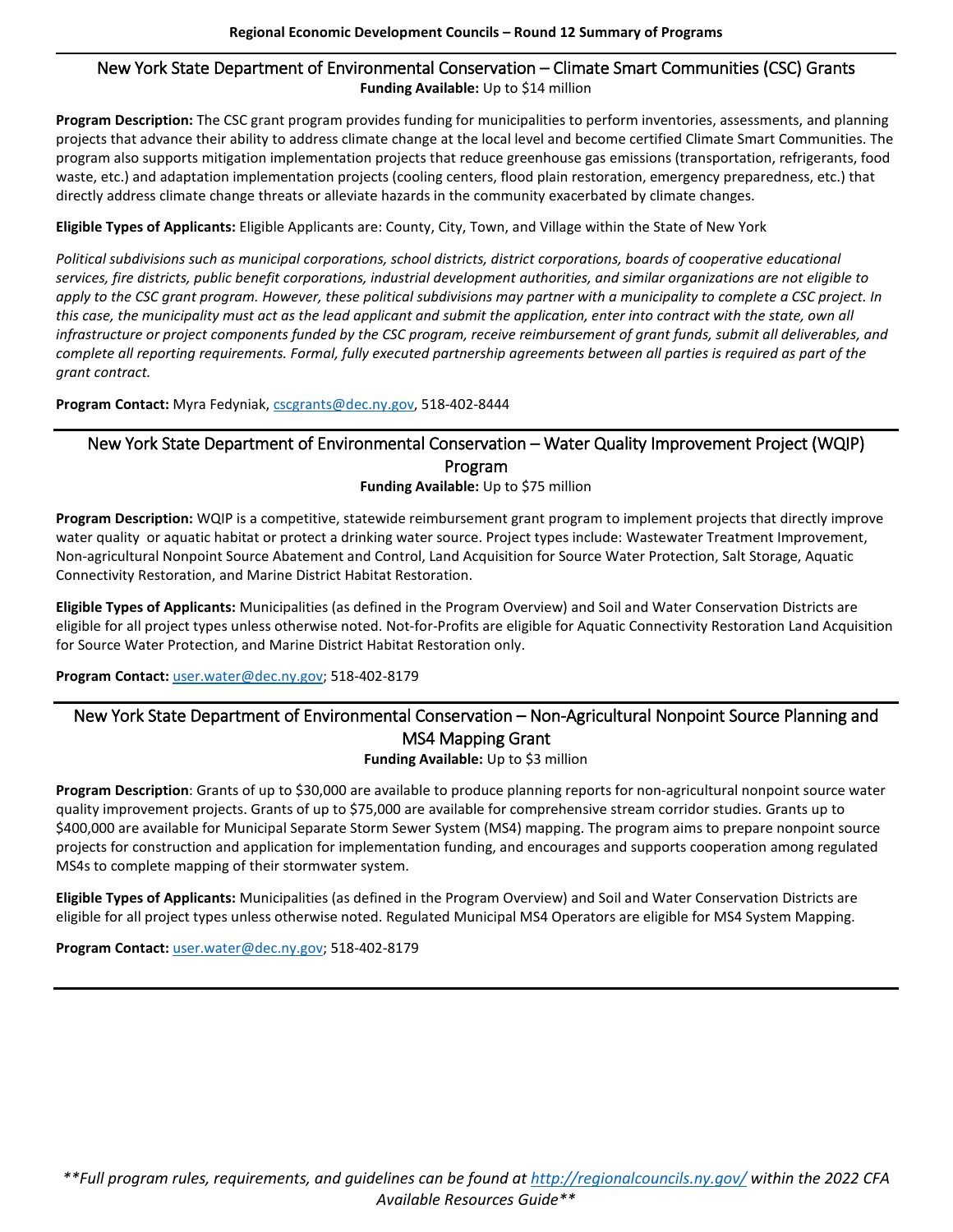## New York State Environmental Facilities Corporation (EFC) – Green Innovation Grant Program (GIGP) **Funding Available:** Up to \$15 million

**Program Description:** The New York State Environmental Facilities Corporation (EFC) will offer grants to help pay for certain projects that improve water quality and mitigate the effects of climate change through the Green Innovation Grant Program (GIGP). The GIGP grants are awarded on a competitive basis for projects that will implement one or more of the following green practices (Green Practice(s)).

- Green Stormwater Infrastructure
- Energy Efficiency
- Water Efficiency
- Environmental Innovation

GIGP projects selected for funding maximize opportunities to leverage the multiple benefits of green stormwater infrastructure, energy efficiency, water efficiency, and environmental innovation to build capacity in these fields and facilitate the transfer of new technologies and practices to other areas of the State. Grants will be available to cover a minimum of 50% up to a maximum of 90% of the total eligible project costs for planning, design, and construction based on Median Household Income (MHI). The maximum grant amount for an individual GIGP award is \$3 million.

A summary of the funding available based on the type of green practice is below:

|                                                                                                                                                                 | <b>GREEN STORMWATER</b><br><b>INFRASTRUCTURE</b>             | <b>ENERGY</b><br><b>EFFICIENCY</b>                              | <b>WATER</b><br><b>EFFICIENCY</b>                               | <b>ENVIRONMENT</b><br><b>INNOVATION</b>                      |
|-----------------------------------------------------------------------------------------------------------------------------------------------------------------|--------------------------------------------------------------|-----------------------------------------------------------------|-----------------------------------------------------------------|--------------------------------------------------------------|
| Municipal MHI equal to or<br>less than \$75,000 for<br>communities in New York<br>State, excluding the Long<br>Island, New York City, and<br>Mid-Hudson Regions | Grant in an amount up<br>to 90% of eligible project<br>costs | Grant in an<br>amount up to<br>75% of eligible<br>project costs | Grant in an<br>amount up to<br>75% of eligible<br>project costs | Grant in an amount up to<br>75% of eligible project<br>costs |
| Municipal MHI greater than<br>\$75,000 for communities in<br>New York State, excluding the<br>Long Island, New York City,<br>and Mid-Hudson Regions             | Grant in an amount up<br>to 75% of eligible project<br>costs | Grant in an<br>amount up to<br>50% of eligible<br>project costs | Grant in an<br>amount up to<br>50% of eligible<br>project costs | Grant in an amount up to<br>50% of eligible project<br>costs |
| Municipal MHI equal to or<br>less than \$95,000 for<br>communities in the Long<br>Island, New York City, and<br>Mid-Hudson Regions.                             | Grant in an amount up<br>to 90% of eligible project<br>costs | Grant in an<br>amount up to<br>75% of eligible<br>project costs | Grant in an<br>amount up to<br>75% of eligible<br>project costs | Grant in an amount up to<br>75% of eligible project<br>costs |
| Municipal MHI greater than<br>\$95,000 for communities in<br>the Long Island, New York<br>City, and Mid-Hudson<br>Regions.                                      | Grant in an amount up<br>to 75% of eligible project<br>costs | Grant in an<br>amount up to<br>50% of eligible<br>project costs | Grant in an<br>amount up to<br>50% of eligible<br>project costs | Grant in an amount up to<br>50% of eligible project<br>costs |

**Program Contact:** Brian Hahn, 518.402.6924, [Brian.Hahn@efc.ny.gov](mailto:Brian.Hahn@efc.ny.gov)